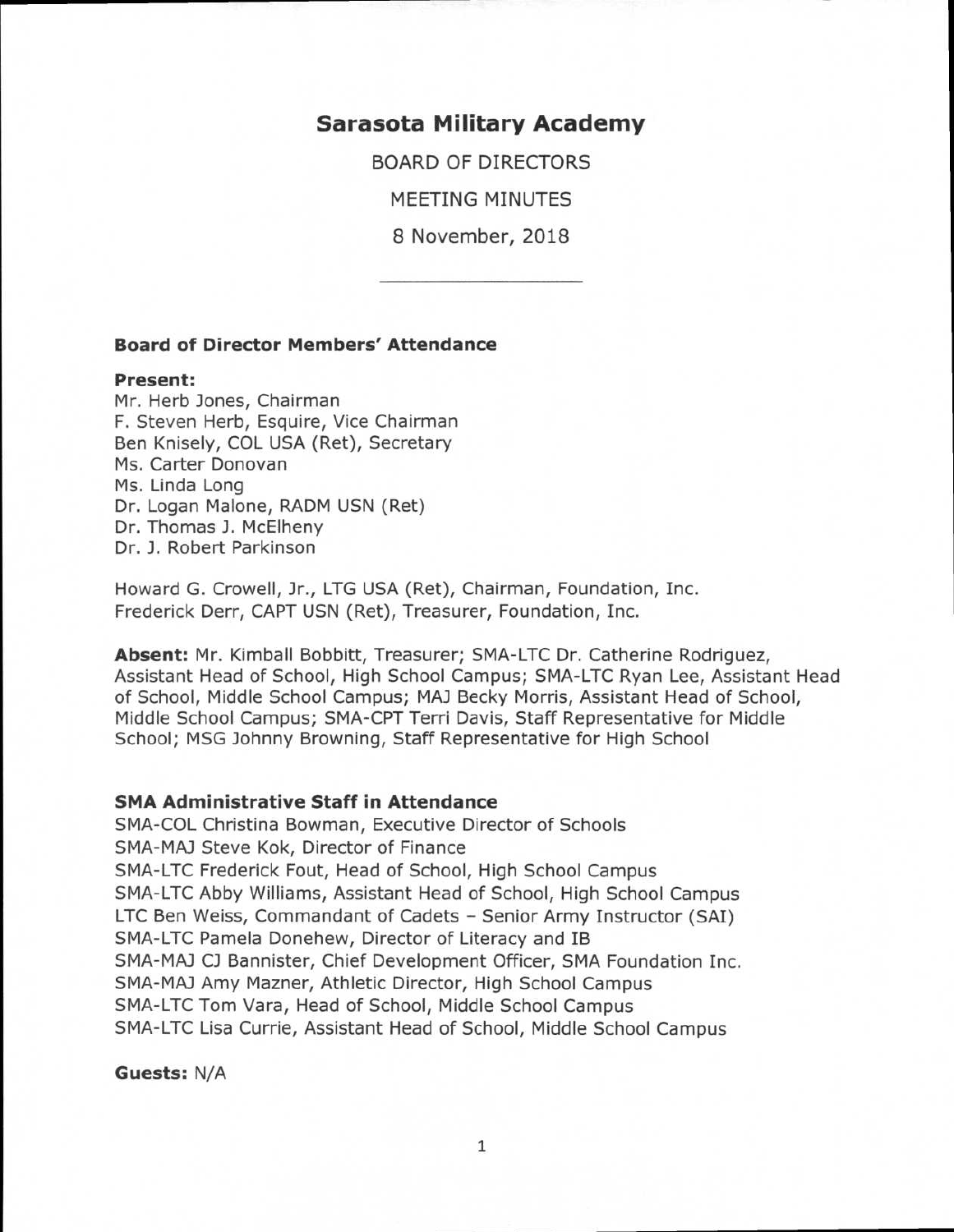Location: SMA High School campus. The chairman called the meeting to order at 2:32 pm.

### **Motion to Approve the Minutes from the 25 October 2018 meeting:**

COL Ben Knisely motioned for approval of the 25 October, 2018 minutes; Vice Chairman F. Steven Herb seconded the motion and the board unanimously approved.

**Chairman Report:** Chairman Herb Jones stated the importance of discussing and finalizing a Strategic Plan. He mentioned SMA-COL Christina Bowman has compiled a rough draft and inquired to the board if there are any changes or additional items to be included. The board discussed the inclusion of a future elementary school to the Strategic Plan in which the board concluded that at this time, an elementary school can be part of a ten to fifteen year plan that may be in conjunction with another existing school.

Vice Chairman Herb stated that a distinction of our vision and the Strategic Plan must be created. Dr. Tom McElheny explained that a vision should be grand with one to three sentences describing where we are going as an Academy. He further explained goals should be broken up to one to three years, three to five years, five to seven years with an academy wide dream goal over seven years.

SMA-COL Bowman discussed her vision of an elementary school in ten years and the enrollment numbers increase for next year. She explained her concerns with the high school campus remaining at the downtown location and the missed opportunity for enrollment within the increased growth out east. SMA-LTC Fred Fout further expressed concerns with the limited space to expand our campus and the current conditions sports and military teams play and fight for space to conduct practices and games. Ms. Carter Donovan agreed with their concerns in stating that the high school has outgrown its current facility and that it needs to be placed as a short term goal.

The board further discussed how to differentiate between the Strategic Plan and the Vision Statement with short and long term goals. SMA-MAJ Steve Kok provided a rough cost analysis on the expansion of our current high school campus with an additional building and parking garage. He explained costs with the exclusion of any playing fields. SMA-MAJ Kok proposed a few suggestions with a cost breakdown of campus locations. Chairman Crowell stated this location may not be satisfactory for the future and the need to create a structure that will support our vision. Chairman Jones agreed by stating that no more building will be done at the downtown location. SMA-LTC Fout assured that programs will be maintained and fostered until our long term vision can be supported.

# **Ms. Carter Donovan motioned to commit and proceed to establish relocating our facility to support our long term vision and mission; COL Ben Knisely seconded the motion and the board unanimously approved.**

Vice Chairman Herb stated the motion should be cited within the Strategic Plan. Dr. McElheny stated the Strategic Plan Committee should define phase one of the vision and constructively put phase two together. SMA-COL Bowman stated she will set up the next Strategic Plan Committee meeting.